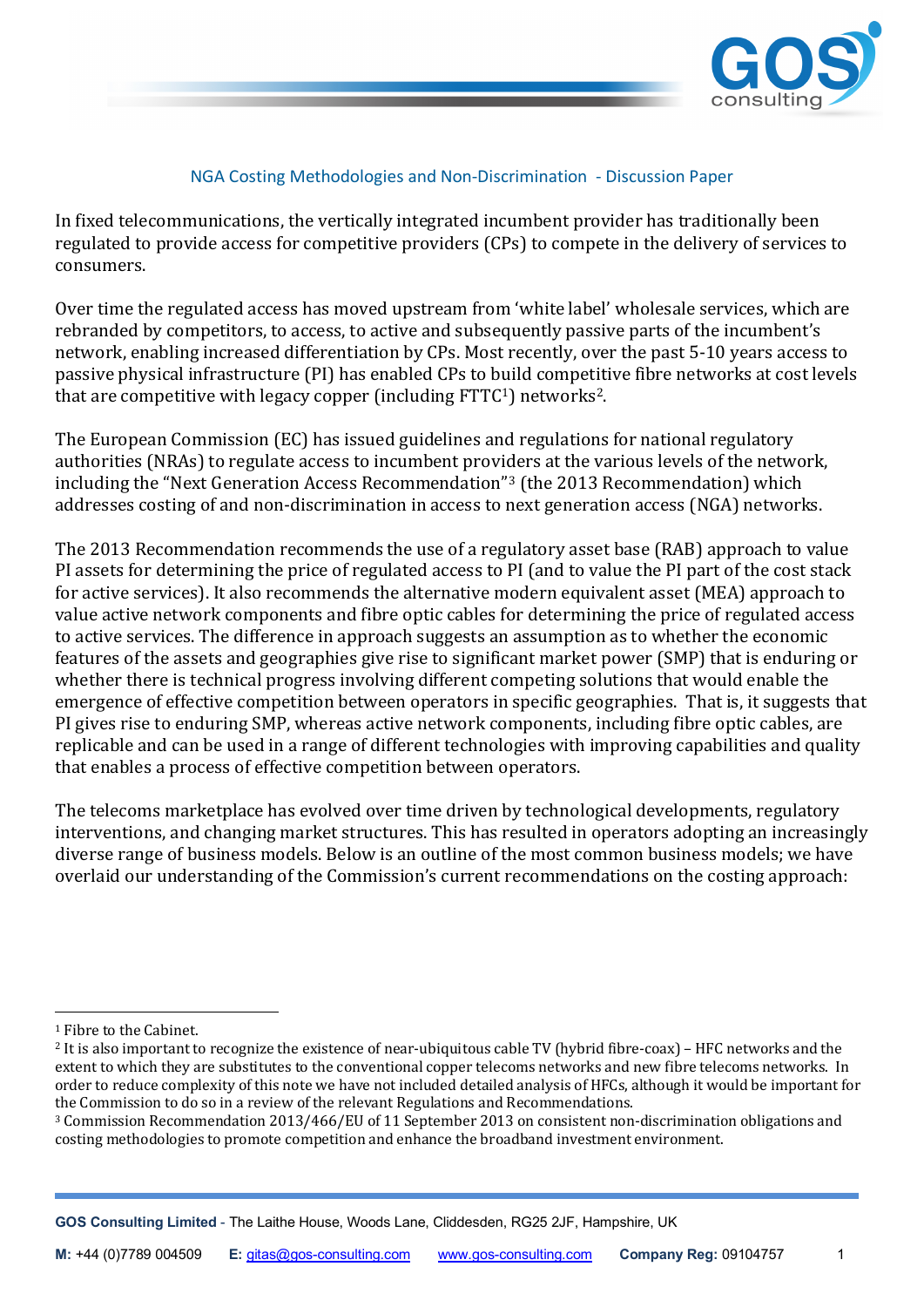



The above diagram illustrates that there is now a wide range of business models emerging which no longer fit neatly into the traditional incumbent-operator/competitive-provider paradigm<sup>[4](#page-1-0)</sup>. It highlights that different CPs are focused on different stages (or combinations of stages) along the value chain from ducts and poles through to retail services.

## **Why should the 2013 Recommendation be reviewed?**

We understand that the Commission is working on a consultation to review the 2013 Recommendation and other relevant Commission guidance,<sup>[5](#page-1-1)</sup> partially to support the implementation of the EECC $6$  at the end of 2020. We have considered where the main tensions exist between the changes in market structures and activities and the provisions of the 2013 Recommendation. We outline these briefly below.

We believe it is critical that the review considers the market situations that will prevail once copperbased telecoms networks have been discontinued. We also acknowledge that HFC networks may endure beyond the horizon of the revised regulations and should therefore be considered where relevant.

*Understanding how the economic features of assets vary across the value chain, in different business models and in different geographies*

<span id="page-1-0"></span><sup>4</sup> The dark fibre/wavelength layer allows for the fact that passive access may be enabled by unbundling of individual fibre or by unbundling of individual wavelengths over shared fibre strands.

<span id="page-1-2"></span><span id="page-1-1"></span><sup>5</sup> In particular Commission Recommendation 2010/572/EU of 20 September 2010 on regulated access to NGA Networks <sup>6</sup> European Electronic Communications Code.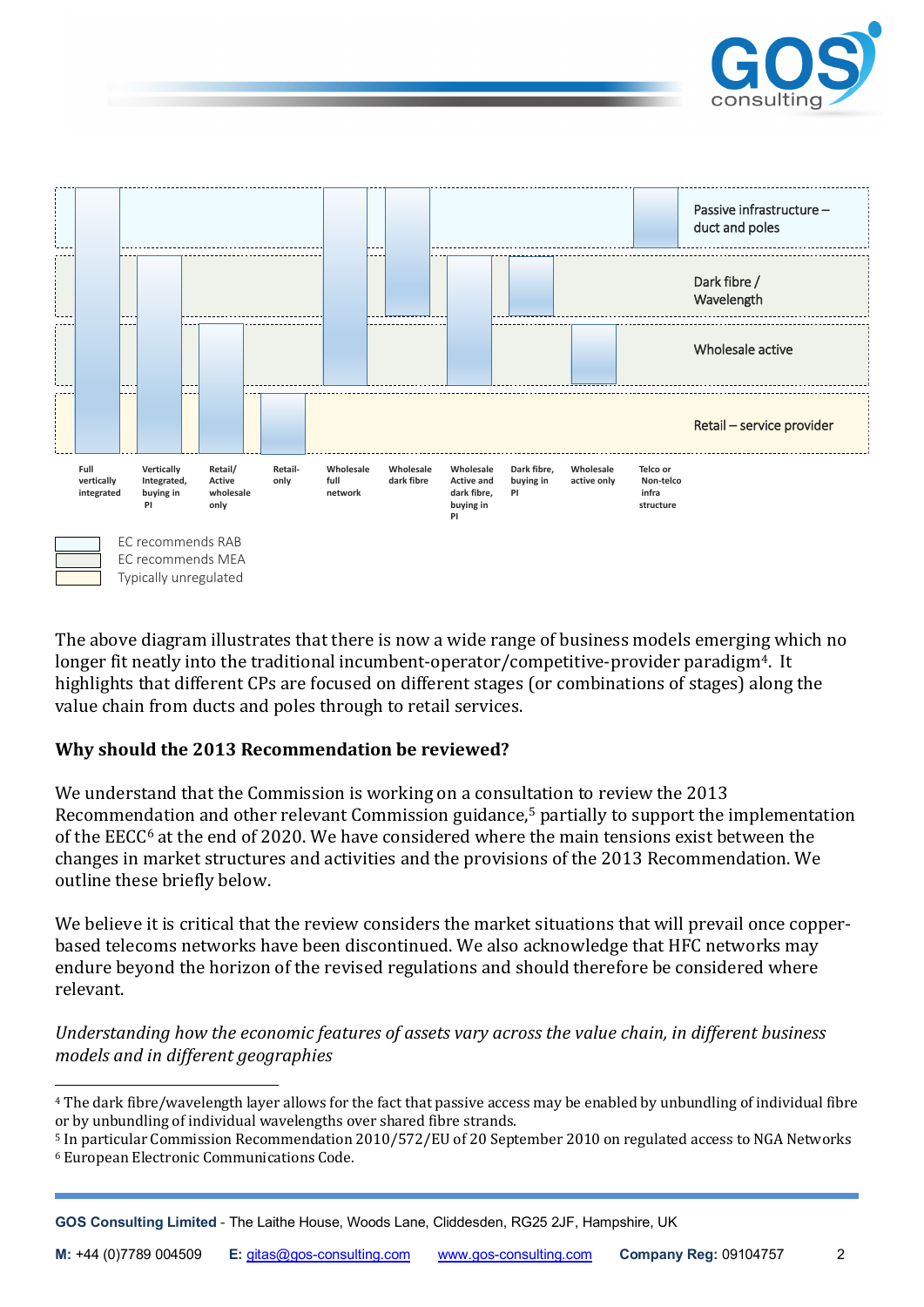

Understanding whether the economic features of an asset would give rise to enduring SMP or effective competition is crucial to the design of regulatory policy. However, it is increasingly unclear where the boundary might fall. It may be that the middle section in the above diagram (dark fibre/wavelength and active wholesale) may give rise to enduring SMP in some geographic locations, whilst that will almost certainly not be the case in other locations.

In order to define a suitable regulatory policy, to start with it will be necessary to analyse whether it is efficient to replicate the assets within each layer in the above diagram. [7.](#page-2-0) For some assets this assessment may be clear, for others it may be less so, and then there may be those which have an intermediate position between non-replicable and easily replicable, especially those assets in the middle two layers of the diagram. This group of assets is also the group to be most likely to change status over time with technology developments.

Replicability is driven to a large extent by the economics of network construction, which may vary significantly between different geographic areas, as well as technology developments over time. For example, fibre cables in a PON configuration may now be considered as replicable in urban areas where more than one such network can be supported economically. But in rural areas, due to lower density and increased costs, maybe only one such network could be supported and therefore nonreplicable. However, future technological developments such as WDM-PON[8](#page-2-1) might enable multiple operators to operate over the same passive cable infrastructure, such that the active components became replicable, even in rural areas. It is also possible in this scenario that the fibre cables could be regarded as non-replicable in urban areas if the advantages of competition could be realised via the active layer and further downstream. In this case duplicate fibre cable assets would not promote efficiency.

So the complexity of the technological developments increases the risk of unintended adverse consequences should regulatory policy designed for one market structure be mistakenly applied to another, for example by applying RAB costing to asset types/locations where this is inappropriate, or vice versa. In this context, it would be important to understand the potential consequences of either over- or under-regulating in the short term, often referred to as type one and type two errors.

## *Regulating different providers at different levels of the value chain*

An additional challenge is emerging as CPs deploy new fibre networks in locations where only a single physical network is likely to be viable. This results in the single fibre network not owned and operated by the incumbent. When copper networks are discontinued, such CP-operated fibre networks would become the only network and it is likely that the CPs operating such networks could be found to have SMP in those specific geographic locations.

<span id="page-2-1"></span><span id="page-2-0"></span><sup>7</sup> The analysis would need to consider allocative, productive, and dynamic efficiency. This may need to be performed for an extended period as dynamic efficiencies derived from investment in competitive assets may be realised over longer periods than other types of efficiencies but may still result in net-positive effects. <sup>8</sup> Wavelength Division Multiplex- Passive Optical Network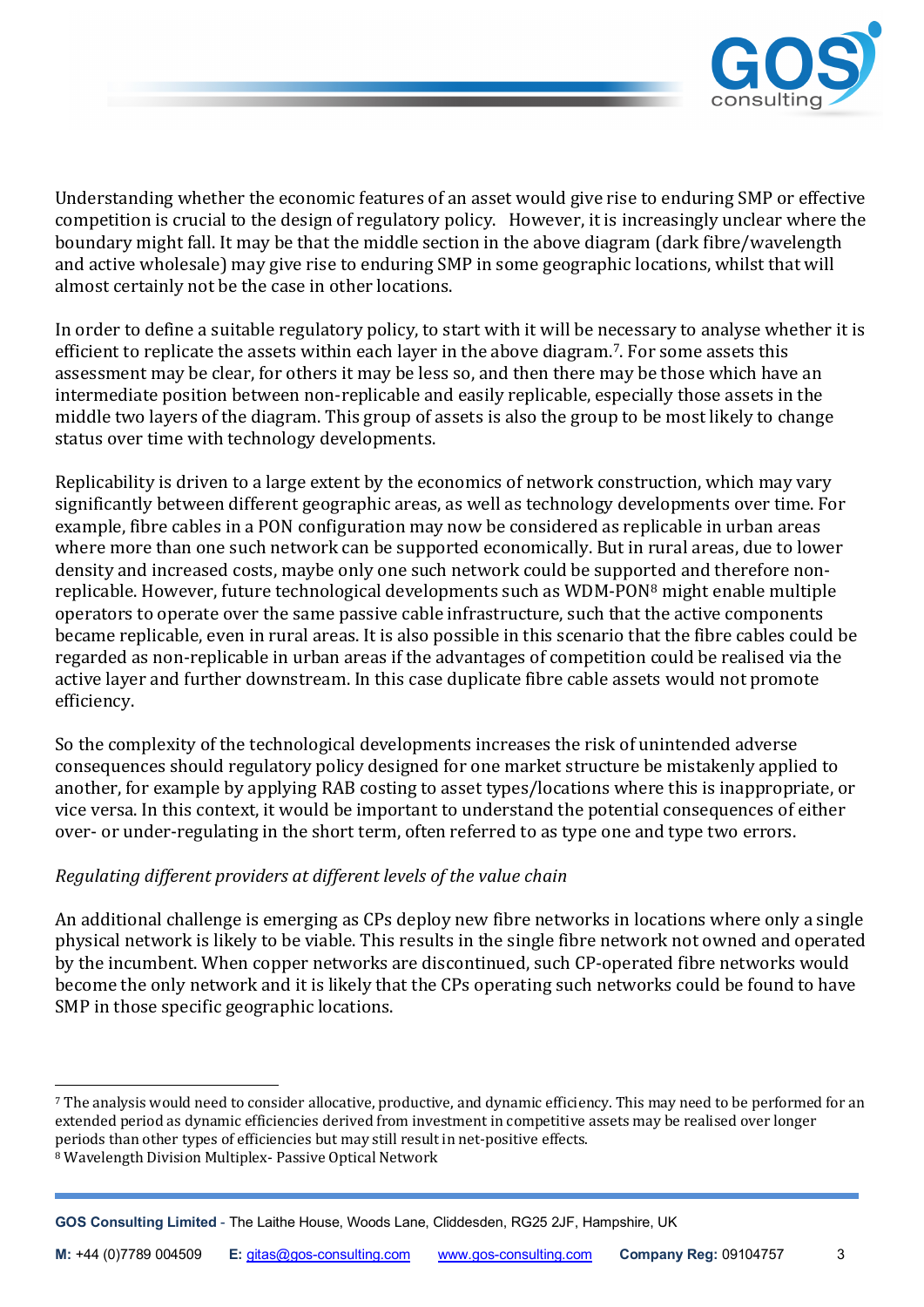

At present, there is limited evidence of incumbents and CPs deploying new fibre networks in the same locations (except for minor overlaps at the boundaries) suggesting that there may be significant parts of some member states where the single fibre network is operated by a CP, not the incumbent. This is potentially due to the importance of the first mover advantage each provider seeks when investing heavily in fibre infrastructure. This may, however, change over time as markets mature; certainly large urban locations may well see multiple fibre networks. In such locations it is also important to recognize the role of HFC networks.

These developments could result in a number of market structures which NRAs have not had to address before, including:

- 1. A single provider with national SMP in the PI market, which is typically the incumbent;[9](#page-3-0) and
- 2. A potentially highly geographically fragmented network market (dark fibre and/or active wholesale) where SMP is held:
	- a. By the incumbent, or
	- b. By a CP, or
	- c. No one has SMP in cases where there is sufficient competition at the network level.

It is also likely that markets may continue to differentiate between the point-to-point market for high quality business connectivity and the market for broadband connectivity, which is increasingly provided using GPON[10](#page-3-1). Additionally, HFC Cable TV networks, where sufficiently ubiquitous, may be deemed substitutes for either or both of these markets, or considered as a separate market.

In either of these markets, NRAs may have to regulate two different fixed telecoms providers, where one supplies access to PI and the other to dark fibre/wavelength and/or active services, in the same location. This is an entirely new paradigm in telecoms. Some precedents exist in other utilities including electricity, where the infrastructure providers are separately regulated at different layers (e.g. energy transmission and energy distribution networks) and in turn these are separate from the retail service provider (e.g. energy retailer). It would be important for NRAs to have clear guidelines on how to address such new market structures in telecoms.

#### *Implementation of the 2013 Regulations is not clear across member states*

Despite the Commission recommendation of RAB costing for PI, it is unclear whether all NRAs are following that recommendation in practice. The Commission may therefore need to strengthen its recommendations and provide NRAs with a clear tool-set to determine which costing approach is most appropriate in their market(s).

The key decision for NRAs is how they determine whether to apply RAB or MEA, or indeed another costing approach. It may be that NRAs have different expectations regarding whether SMP will be enduring or there is the potential for effective competitive to emerge. For PI, though, this would seem unlikely as PI is typically technically stable and generally considered to give rise to enduring SMP.

<span id="page-3-1"></span><span id="page-3-0"></span><sup>9</sup> As HFC networks are often directly buried for at least the customer access portion, these networks may not be considered relevant in the national PI market. That would have to be reviewed and determined by the local NRAs, though. <sup>10</sup> Gigabit Ethernet Passive Optical Network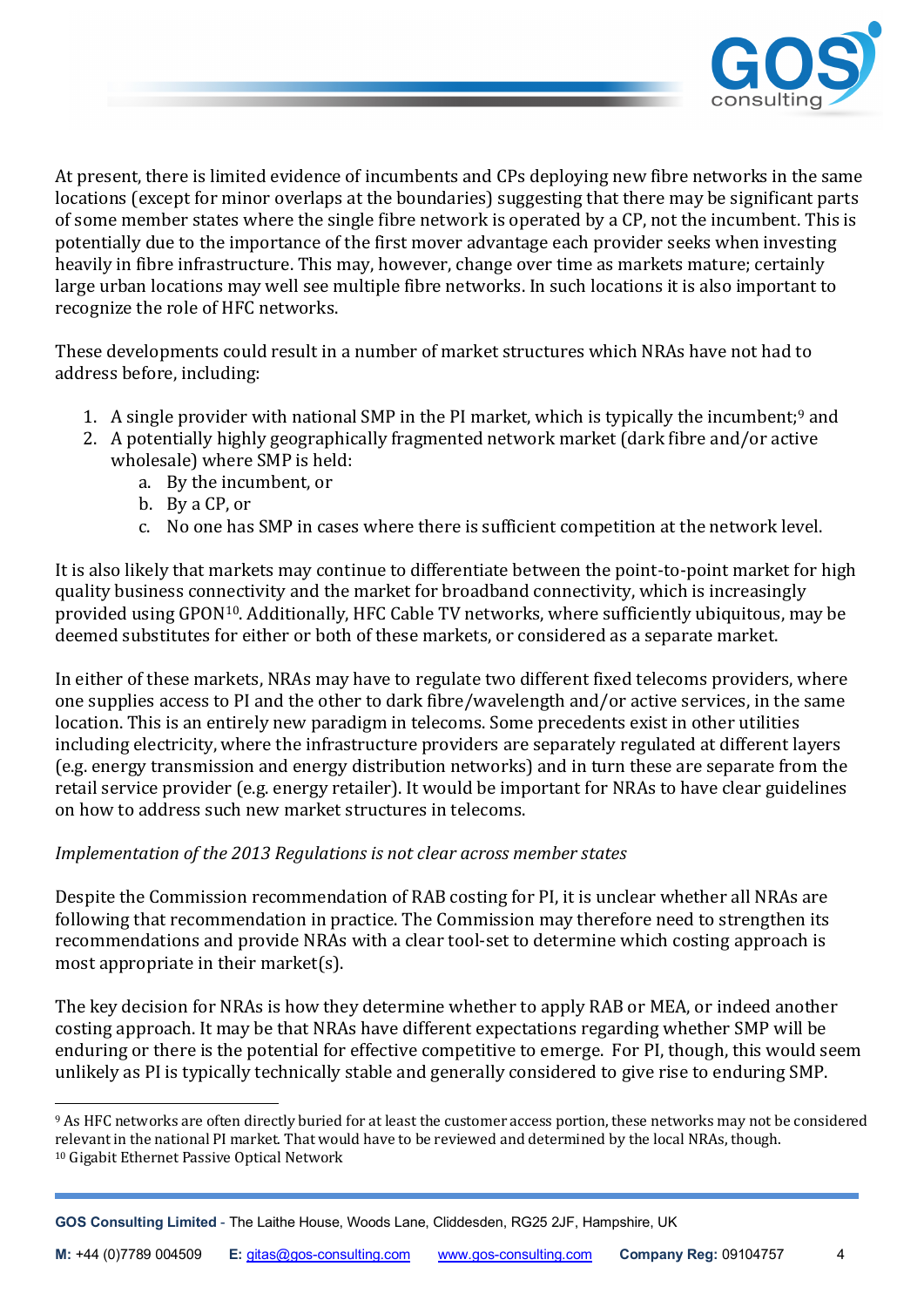

Divergence could potentially be overcome by updated guidelines that offer a clear set of criteria for making this decision as well as for how the appropriate costing approach is implemented.

The diversity of business models presented in our diagram above suggests that operators may be trying to gain competitive advantage through either vertical integration or separation of active and passive assets at different stages along the value chain. As it is likely that different business models are prevalent in different member states, it is possible that the variation in approaches taken by NRAs to asset valuation is a response these different business models.

It should also be recognised that the prevalence of different business models in different member states is likely to be a result of the previous and existing regulatory interventions in those member states. In fact, the telecommunications sector has a history of fluid market structures, driven by the interplay between operators, technological progress and regulatory interventions.

If our assessment above is correct, then a more granular approach to Commission guidelines would possibly be needed to guide NRAs in assessing the markets - perhaps specifying the need to assess the historical impact of regulatory interventions alongside commercial and technological developments. Such assessment could create the backdrop for the analysis to determine the appropriate methodology for valuing the assets at different layers in the value chain.

## **Specific issues to be addressed in a review**

In addition to the need for more explicit and detailed guidelines, there are a number of specific points we believe a review could usefully cover. We outline them briefly below:

## *Should the Commission recommend the use of separate rates of return for PI and downstream wholesale markets?*

This is a very important question, as the expected rate of return, in particular the weighted average cost of capital (WACC), applied to capital-intensive activities will influence the willingness to invest by incumbents as well as CPs.

Perhaps the question should in fact be whether a separate WACC should be applied where RAB, MEA or other costing methodologies are applied, and according to whether the regulated party is the incumbent or a CP? If the choice of costing methodology indicates the nature of the markets in which the relevant assets are deployed, then it would seem reasonable to discuss the appropriateness of applying different WACCs for different costing approaches and, if relevant, provide guidance to NRAs of how such assessments should be performed.

*Is it appropriate to adjust the expected rate of return for an investment in PI where indirect competition exists from other infrastructure not considered part of the relevant PI network – for example an HFC network that may not be suitable for PI access but which nevertheless enables at least one other provider to compete in downstream markets?*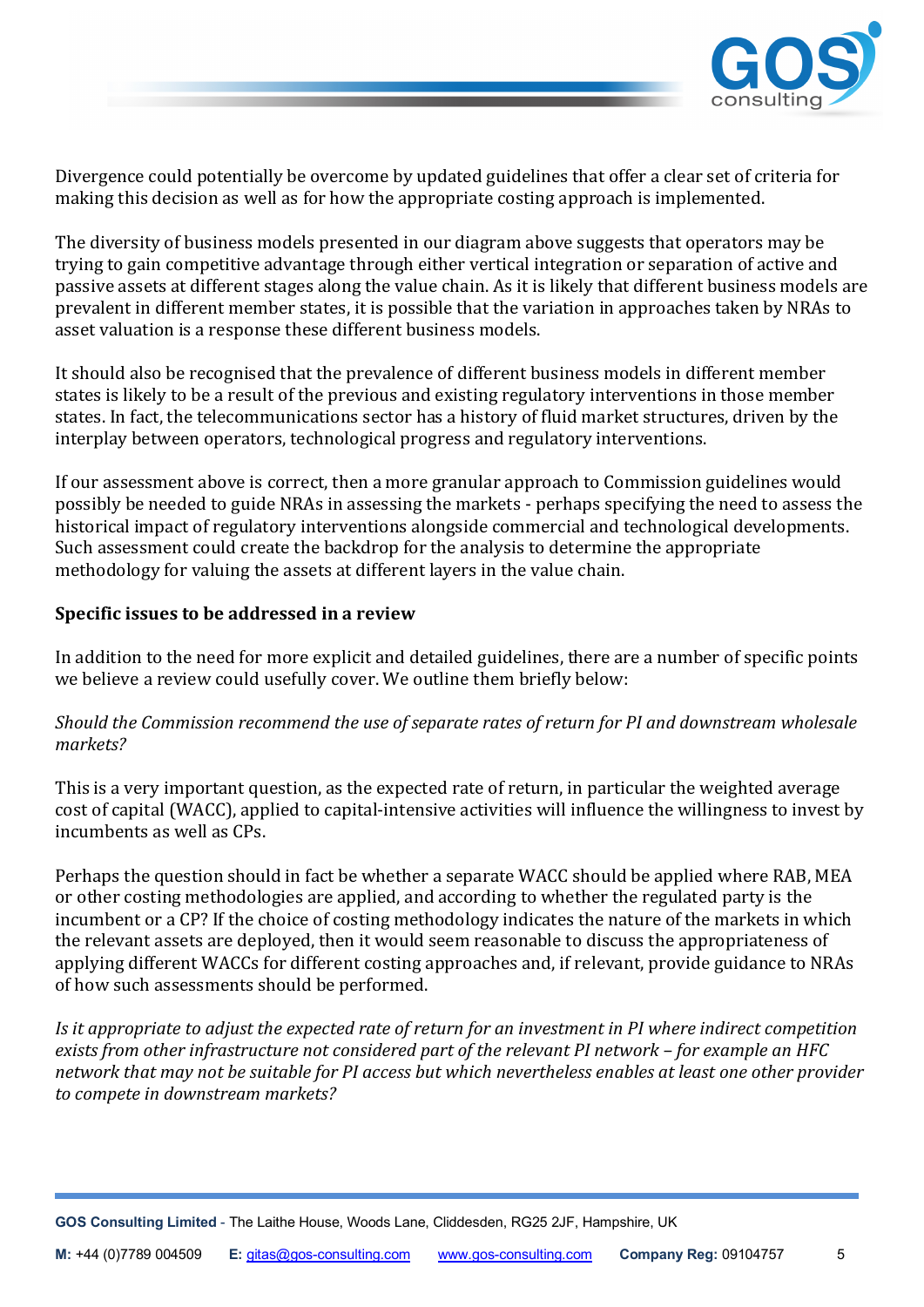

As noted above, the expected rate of return applied to capital-intensive activities will influence the willingness to invest by an incumbent as well as CPs. As such, the determination of a regulatory rate of return should take into account the full range of risks that an operator faces, including the risk of indirect competition from HFC network in downstream markets; otherwise the incentive to invest may be reduced. If the framework sets an expectation that an SMP provider is not fairly compensated for this risk, then this would create a disincentive for investment. However, we also note that if the framework sets an expectation that the SMP provider has guaranteed return, this may result in inefficient investments and excessive prices.

# *What should be the approach in locations where a CP builds new PI, for example in new housing developments?*

It cannot be assumed that all new PI investment will be deployed by the existing SMP provider (typically the incumbent). Even when using access to the existing PI, CPs often have to build PI to bypass existing PI that is not suitable for use and they also deploy new PI in areas of new housing and business developments. It is therefore valid to question whether access to such new PI should be mandated by the NRAs – and, if so, on what terms and using which costing approach?

- Should new PI be treated differently from legacy PI, reflecting the risk of deployment now compared to historical deployments?
- If yes, is that then also relevant to the incumbent or only to CPs?

We believe these questions are critical as the guidelines must look forward to the post-copper retirement period, where PI housing fibre is the only relevant PI (acknowledging the role of HFC networks where relevant).

# *If regulated, how should charges for access to CP wholesale services (PI and downstream) be determined?*

In other sectors, including energy networks, NRAs determine the regulated asset value and prices for individual providers. This may not be proportionate given the large numbers of small CPs involved in fibre deployments across the EU. In the case of the energy sector, however, some countries including Sweden and Germany have a highly fragmented energy infrastructure market and, in these countries, individual costing models are built for each provider. If this approach were taken in the telecommunications sector, then the costs of individual small CPs could result in consumers paying for inefficiencies of these providers, but if uniform national prices are imposed based upon average costs in all regions, it would not be economic for new entrants to serve high cost areas.

It would seem that, again, this is an area where NRAs would need clear guidance. The telecoms precedents here, though, are limited:

- 1. In the mobile market, some NRAs have imposed symmetrical call termination charges on new market entrants, due to the existence of SMP in the call termination market for each individual customer connection.
- 2. Other NRAs introduced glide-paths allowing for the new entrant to achieve a certain level of economies of scale before they are required to offer the same termination rate as the larger established mobile network provider(s).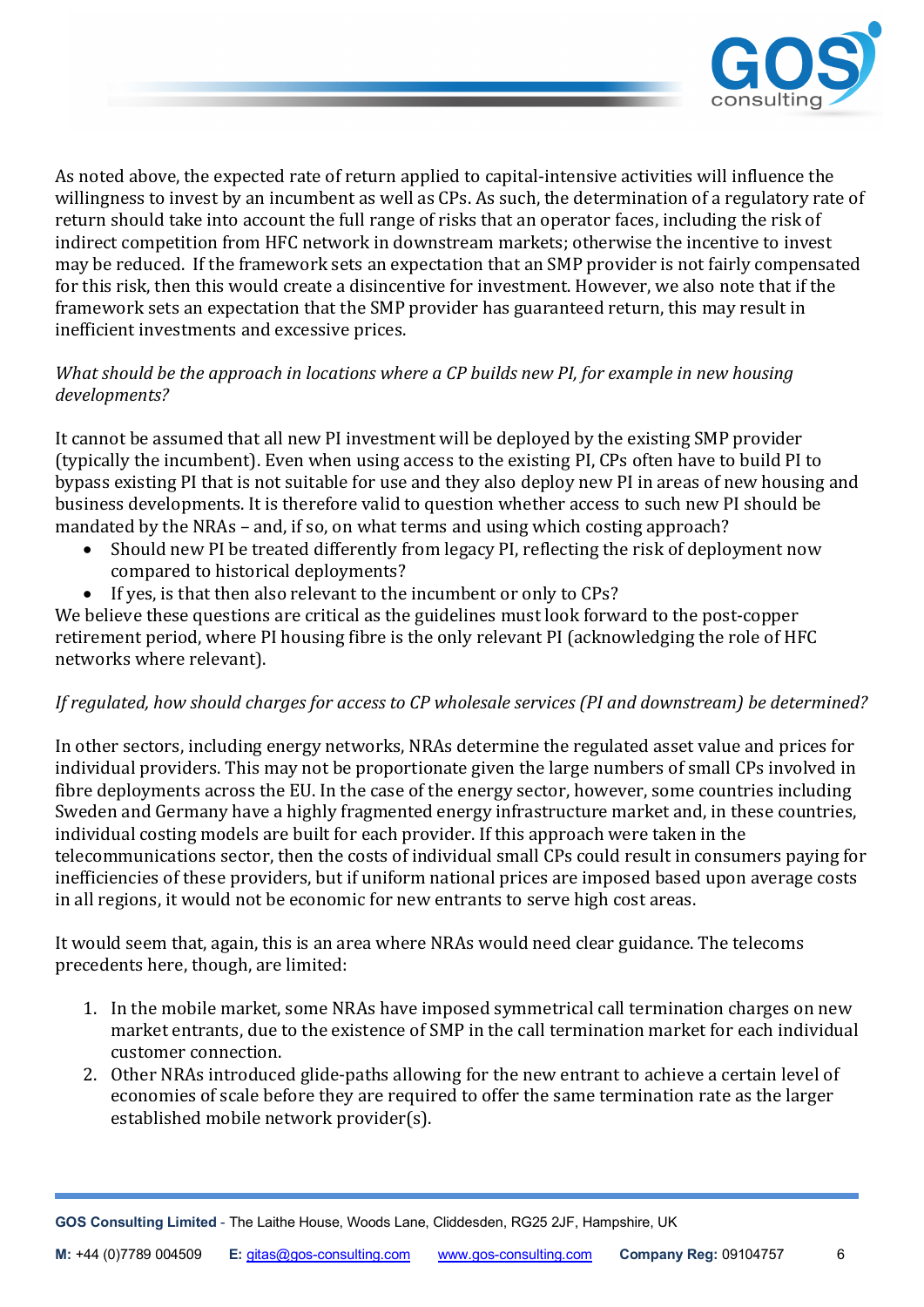

The above approaches, however, only work if the same services are offered by all CPs with local SMP and the incumbent - i.e. using the incumbent service levels and prices as the benchmark[11](#page-6-0). This may not be the case because the CPs may have invested in different competing technologies to each other and to the incumbent. In fact, taking such an approach may result in the incumbent and CPs conforming to the same technical solutions, in essence "picking a winner", which would not promote dynamic efficiency. In this case the MEA may still be the appropriate valuation method, but it is expected that care would need to be taken when choosing efficiency standards, for example between the equally efficient operator standard or the reasonably efficient operator standard, and to consider how these costs vary between different geographic markets e.g. urban and rural areas.

## *At what point in the investment cycle should price regulation be imposed?*

Certainty for investors is improved and cost of capital reduced where the NRA is clear, in advance of network build, whether price regulation will be imposed, and if so what the methodology for calculating the price ceiling will be. By not indicating clearly where and why price regulation will be applied prior to networks being rolled out, NRAs create uncertainty which may inhibiting new investment.

If the NRA clearly selects the dominant local network operator in advance and agrees its revenues and investment plans, as is common in energy network regulation, it should lower WACC and thus accelerate network deployment. However, this approach risks a loss of dynamic efficiency by requiring the NRA, rather than the market, to choose which operator's plans provide the best outcomes for end users. It may also require the imposition of suitable incentive mechanisms within the price formula to ensure that static efficiency is encouraged.

Adopting such an approach would be a significant change to the long-term trend in EU telecommunications regulation but may need to be considered by NRAs if their main goal is to encourage fast and ubiquitous deployment of full fibre networks.

## Authors:

## *Gita Sorensen, Managing Director GOS consulting.*

Gita has more than 30 years of experience in telecommunications regulation and has held industry position of Director of regulation, interconnection, and wholesale, before moving into consultancy. As a consultant, Gita has advised operators, regulators and investors across the world on a wide range of regulatory policy and strategy issues.

## *Tom James*

Competition/Regulatory Finance at BT Group plc from 2011 to 2019 and previously held finance and regulatory roles at a number of UK and multinational telcos. He is a fellow of the Institute of Chartered Accountants in England and Wales (FCA).

<span id="page-6-0"></span><sup>11</sup> The standard mobile call termination product across all mobile networks has made it possible to use the incumbent's costs to apply to all provides, with or without adjustments.